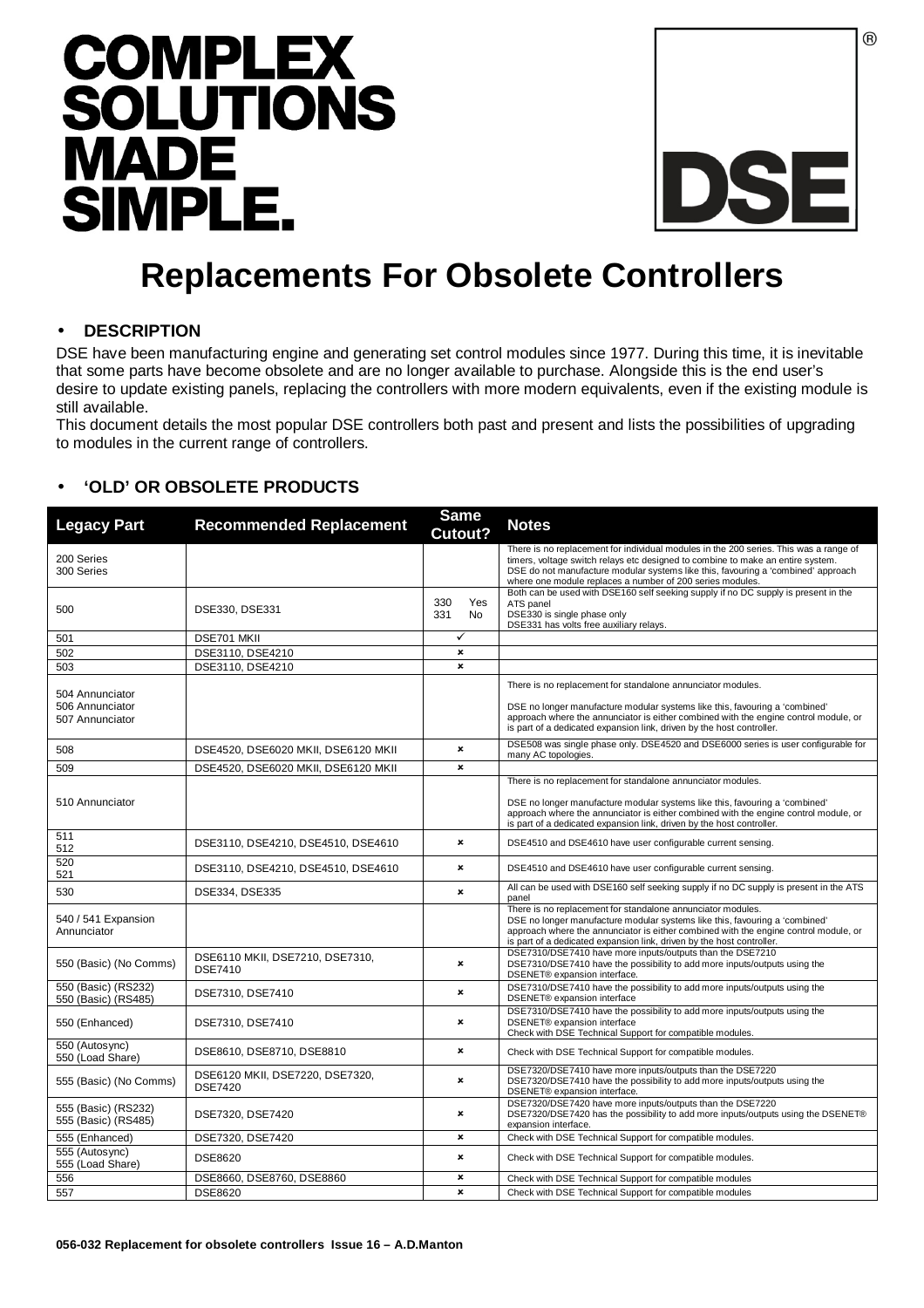| <b>Legacy Part</b>                         | <b>Recommended Replacement</b>                                                                     | <b>Same</b><br>Cutout? | <b>Notes</b>                                                                                                                                                                                                                                                                                                                                                              |
|--------------------------------------------|----------------------------------------------------------------------------------------------------|------------------------|---------------------------------------------------------------------------------------------------------------------------------------------------------------------------------------------------------------------------------------------------------------------------------------------------------------------------------------------------------------------------|
| 560                                        | DSE4510, DSE4610, DSE6010 MKII, DSE6110<br>MKII, DSE7110 MKII, DSE7210                             | ×                      | DSE45x0 has current measurement with delayed overcurrent<br>DSE46x0 has current measurement with delayed overcurrent<br>DSE60x0 MKII has current measurement without protection<br>DSE61x0 MKII has current measurement with delayed overcurrent<br>DSE71x0 MKII has current measurement with delayed overcurrent<br>DSE72x0 has current measurement with full IDMT alarm |
| 601D                                       | DSE4520, DSE4620, DSE6020 MKII, DSE6120<br>MKII, DSE7120 MKII, DSE7220                             | ×                      |                                                                                                                                                                                                                                                                                                                                                                           |
| 602D<br>602DS                              | DSE4510, DSE4610, DSE6010 MKII, DSE6110<br>MKII, DSE7110 MKII, DSE7210, DSE7310,<br><b>DSE7410</b> | ×                      | DSE7310/DSE7410 have more inputs/outputs than the DSE7210<br>DSE7310/DSE7410 have the possibility to add more inputs/outputs using the<br>DSENET® expansion interface.                                                                                                                                                                                                    |
| 603                                        | DSE7220, DSE7320, DSE7420                                                                          | ×                      | DSE7320/DSE7420 have the possibility to add more inputs/outputs using the<br>DSENET® expansion interface.                                                                                                                                                                                                                                                                 |
| 604                                        | DSE7210, DSE7310, DSE7410                                                                          | ×                      | DSE7310/DSE7410 have the possibility to add more inputs/outputs using the<br>DSENET® expansion interface.                                                                                                                                                                                                                                                                 |
| 606                                        | DSE7320, DSE7420                                                                                   | ×                      | Depending upon the number of inputs and outputs being used in the 606, the new<br>system may require more than provided on the DSE7320/DSE7420. In this instance,<br>you can use the DSE2130 to provide more inputs and DSE2157 to provide more<br>outputs.                                                                                                               |
| 607                                        | DSE7310, DSE7410                                                                                   | ×                      | Depending upon the number of inputs and outputs being used in the 607, the new<br>system may require more than provided on the DSE7310/DSE7410. In this instance,<br>you can use the DSE2130 to provide more inputs and DSE2157 to provide more<br>outputs.                                                                                                               |
| 701                                        | DSE701 MKII, DSE3110, DSE3210                                                                      | ✓                      | DSE3110 is not a key start module, operation is by push buttons                                                                                                                                                                                                                                                                                                           |
| 702                                        | DSE701 MKII, DSE3110, DSE3210                                                                      | ×                      | DSE3110 is not a key start module, operation is by push buttons                                                                                                                                                                                                                                                                                                           |
| 705                                        | DSE330, DSE331, DSE334                                                                             | ×                      | DSE330,DSE331, DSE334 is also suitable for Mains / Mains operation as well as Mains<br>/ Gen<br>DSE 331 is single phase only.                                                                                                                                                                                                                                             |
| <b>DSE820</b>                              | DSE890, DSE891                                                                                     | ×                      | DSE890 and DSE891 are part of the DSEWebnet System.                                                                                                                                                                                                                                                                                                                       |
| <b>DSE850</b>                              | DSE890, DSE891                                                                                     | ×                      | DSE890 and DSE891 are part of the DSEWebnet System.                                                                                                                                                                                                                                                                                                                       |
| <b>DSE865</b>                              | <b>DSE857</b>                                                                                      | ×                      | DSE857 is DIN rail mountable, marginally larger than the DSE865                                                                                                                                                                                                                                                                                                           |
| DSE4110                                    | DSE4510, DSE4610                                                                                   | ✓                      |                                                                                                                                                                                                                                                                                                                                                                           |
| <b>DSE4120</b>                             | DSE4520, DSE4620                                                                                   | ✓<br>✓                 |                                                                                                                                                                                                                                                                                                                                                                           |
| DSE4130<br><b>DSE4310</b>                  | <b>DSE331</b><br><b>DSE4510</b>                                                                    | $\checkmark$           | DSE331 is also suitable for Mains / Mains operation as well as Mains / Gen<br>DSE4310 was single phase only. DSE4510 is user configurable for many AC<br>topologies.                                                                                                                                                                                                      |
| <b>DSE4320</b>                             | <b>DSE4520</b>                                                                                     | ✓                      | DSE4510 has user configurable current sensing.<br>DSE4320 was single phase only. DSE4520 is user configurable for many AC<br>topologies.<br>DSE4520 has user configurable current sensing.                                                                                                                                                                                |
| <b>DSE4410</b>                             | DSE4510, DSE4610                                                                                   | ×                      | Use DSE4510 for use with a CAN engine. Use DSE4610 for use with a traditional<br>engine.                                                                                                                                                                                                                                                                                  |
| <b>DSE4420</b>                             | DSE4520, DSE4620                                                                                   | ×                      | Use DSE4520 for use with a CAN engine. Use DSE4620 for use with a traditional<br>engine.                                                                                                                                                                                                                                                                                  |
| <b>DSE5110</b>                             | <b>DSE7110 MKII, DSE7210</b>                                                                       | ✓                      |                                                                                                                                                                                                                                                                                                                                                                           |
| <b>DSE5120</b>                             | DSE7120 MKII, DSE7220                                                                              | ✓                      |                                                                                                                                                                                                                                                                                                                                                                           |
| DSE5210                                    | DSE7210, DSE7310, DSE7410                                                                          | ✓                      | Use DSE7310/DSE7410 if your existing system uses the RS232 / RS485 port on the<br>DSE5210. This is not present on the DSE7210.                                                                                                                                                                                                                                            |
| <b>DSE5220</b>                             | DSE7220, DSE7320, DSE7420                                                                          | ✓                      | Use DSE7320/DSE7410 if your existing system uses the RS232 / RS485 port on the<br>DSE5220. This is not present on the DSE7220.                                                                                                                                                                                                                                            |
| DSE5310                                    | DSE7310, DSE7410                                                                                   | $\checkmark$           |                                                                                                                                                                                                                                                                                                                                                                           |
| <b>DSE5320</b>                             | DSE7320, DSE7410                                                                                   | ✓                      |                                                                                                                                                                                                                                                                                                                                                                           |
| DSE5510                                    | DSE8610, DSE8710, DSE8810                                                                          | ✓                      | Check with DSE Technical Support for compatible modules                                                                                                                                                                                                                                                                                                                   |
| <b>DSE5520</b>                             | <b>DSE8620</b>                                                                                     | ✓                      | Check with DSE Technical Support for compatible modules                                                                                                                                                                                                                                                                                                                   |
| <b>DSE5560</b>                             | DSE8660, DSE8760, DSE8860                                                                          | ✓                      | Check with DSE Technical Support for compatible modules                                                                                                                                                                                                                                                                                                                   |
| DSE6010                                    | DSE6010 MKII                                                                                       | ✓                      |                                                                                                                                                                                                                                                                                                                                                                           |
| DSE6020                                    | DSE6020 MKII                                                                                       | ✓                      |                                                                                                                                                                                                                                                                                                                                                                           |
| DSE6110                                    | DSE6110 MKII                                                                                       | ✓                      |                                                                                                                                                                                                                                                                                                                                                                           |
| DSE6120                                    | DSE6120 MKII                                                                                       | ✓<br>✓                 |                                                                                                                                                                                                                                                                                                                                                                           |
| DSE6610<br>DSE6620                         | DSE6010 MKII<br>DSE6020 MKII                                                                       | ✓                      |                                                                                                                                                                                                                                                                                                                                                                           |
| DSE7110                                    |                                                                                                    | ✓                      |                                                                                                                                                                                                                                                                                                                                                                           |
|                                            | DSE7110 MKII                                                                                       | ✓                      |                                                                                                                                                                                                                                                                                                                                                                           |
| <b>DSE7120</b><br><b>DSE7510</b>           | DSE7120 MKII<br>DSE8610, DSE8710, DSE8810                                                          | ✓                      | Check with DSE Technical Support for compatible modules                                                                                                                                                                                                                                                                                                                   |
| <b>DSE7520</b>                             | <b>DSE8620</b>                                                                                     | ✓                      | Check with DSE Technical Support for compatible modules                                                                                                                                                                                                                                                                                                                   |
| <b>DSE7560</b>                             | <b>DSE8660</b>                                                                                     | $\checkmark$           | Check with DSE Technical Support for compatible modules                                                                                                                                                                                                                                                                                                                   |
| 5103/5 12V Charger                         | DSE9130 12V 5A Charger<br>DSE9481 12V 5A Charger                                                   | ×                      | The DSE9000 series chargers are smaller and lighter, with integral mounting holes and<br>DIN rail attachment.                                                                                                                                                                                                                                                             |
| 5103/5 24V Charger                         | DSE9472 24V 5A Charger                                                                             | ×                      | The DSE9000 series chargers are smaller and lighter, with integral mounting holes and<br>DIN rail attachment.                                                                                                                                                                                                                                                             |
| 5110 12V Charger<br>5110 24V Charger       | DSE9480 12V 10A Charger<br>DSE9470 24V 10A Charger                                                 | ×                      | The DSE9000 series chargers are smaller and lighter, with integral mounting holes and<br>DIN rail attachment.                                                                                                                                                                                                                                                             |
| 0908 Cabinet<br><b>Battery Chargers</b>    | DSE9460, DSE9461                                                                                   | ×                      |                                                                                                                                                                                                                                                                                                                                                                           |
| 0907 Industrial<br><b>Battery Chargers</b> | DSE9460, DSE9461                                                                                   | ×                      |                                                                                                                                                                                                                                                                                                                                                                           |
| DSEL400                                    | DSEL401 MKII                                                                                       | ✓                      | DSEL400 had no current sensing option. This is user configurable on the DSEL401<br>MKII.                                                                                                                                                                                                                                                                                  |
| DSEL401                                    | DSEL401 MKII                                                                                       | ✓                      |                                                                                                                                                                                                                                                                                                                                                                           |